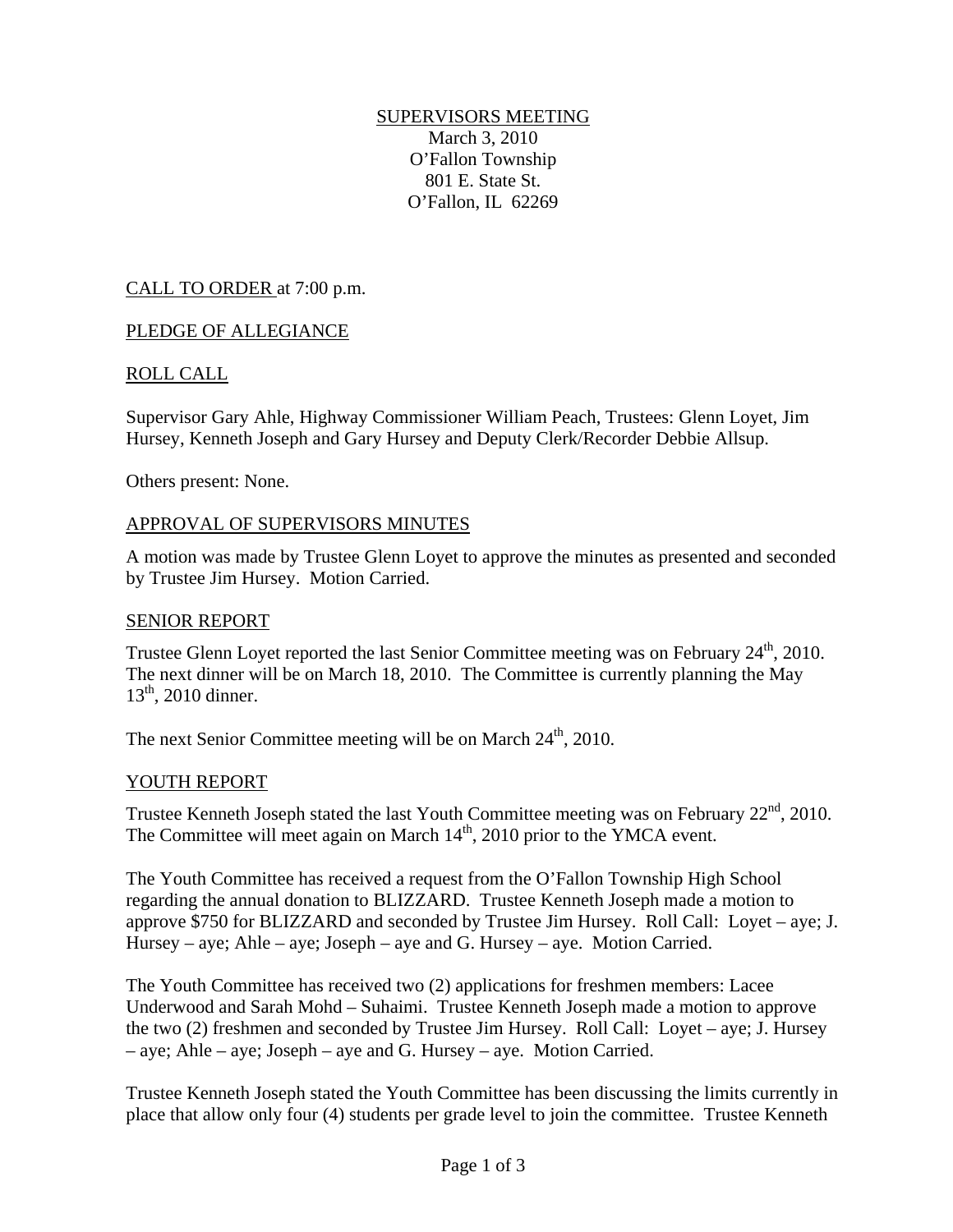Joseph made a motion to remove the limitations per grade level and seconded by Trustee Gary Hursey. Roll Call: Loyet – aye; J. Hursey – aye; Ahle – aye; Joseph – aye and G. Hursey – aye. Motion Carried.

## AFTER PROM REPORT

Trustee Jim Hursey stated the next After Prom meeting will be on Saturday, March 20<sup>th</sup>, 2010 at 10:00 a.m. at the Township Building. He has spoke with his nephews to confirm they will be doing the karaoke videos. He is currently checking with the local restaurants for the price of the pizzas.

#### PLANNING REPORT

No report.

## TRUSTEES REPORT

Trustee Glenn Loyet stated he had attended the last Township Officials of St. Clair County meeting on February 18<sup>th</sup>. The next one is scheduled for April  $15<sup>th</sup>$  but they need at least 100 attendees to have it.

#### TOWN CLERK REPORT

No report.

## SUPERVISORS REPORT

A thank you card was received in the office from the family of Peg Schloemann.

#### UNFINISHED BUSINESS

Supervisor Ahle stated in order to raise the General Liability (GL) and Auto Liability (AL) with the Township Officials of Illinois Risk Management Association (TOIRMA) to \$5,000,000 per occurrence the rate would increase \$2,000 annually. The current policy is at \$3,000,000 per occurrence. The Public Officials Liability would remain at \$3,000,000 per occurrence. Trustee Kenneth Joseph made a motion to approve the increase in GL and AL for an additional \$2,000 and seconded by Trustee Gary Hursey. Roll Call: Loyet – aye; J. Hursey – aye; Ahle – aye; Joseph – aye and G. Hursey – aye. Motion Carried.

#### NEW BUSINESS

The O'Fallon Breakers Swim Team submitted a hall rental application to use the building on Saturday, April  $24<sup>th</sup>$  from 8:30 a.m. - noon. Trustee Gary Hursey made a motion to approve the application and seconded by Trustee Glenn Loyet. Roll Call: Loyet – aye; J. Hursey – aye; Ahle – aye; Joseph – aye and G. Hursey – aye. Motion Carried.

Patty Strube submitted a hall rental application for the Food Pantry to use the building on Saturday, November 20<sup>th</sup> from 8:00 a.m. - 2:00 p.m. for the Boy Scout Food Drive. Supervisor Gary Ahle made a motion to approve the hall rental request and to waive the fees and seconded by Trustee Glenn Loyet. Roll Call: Loyet – aye; J. Hursey – aye; Ahle – aye; Joseph – aye and G. Hursey – aye. Motion Carried.